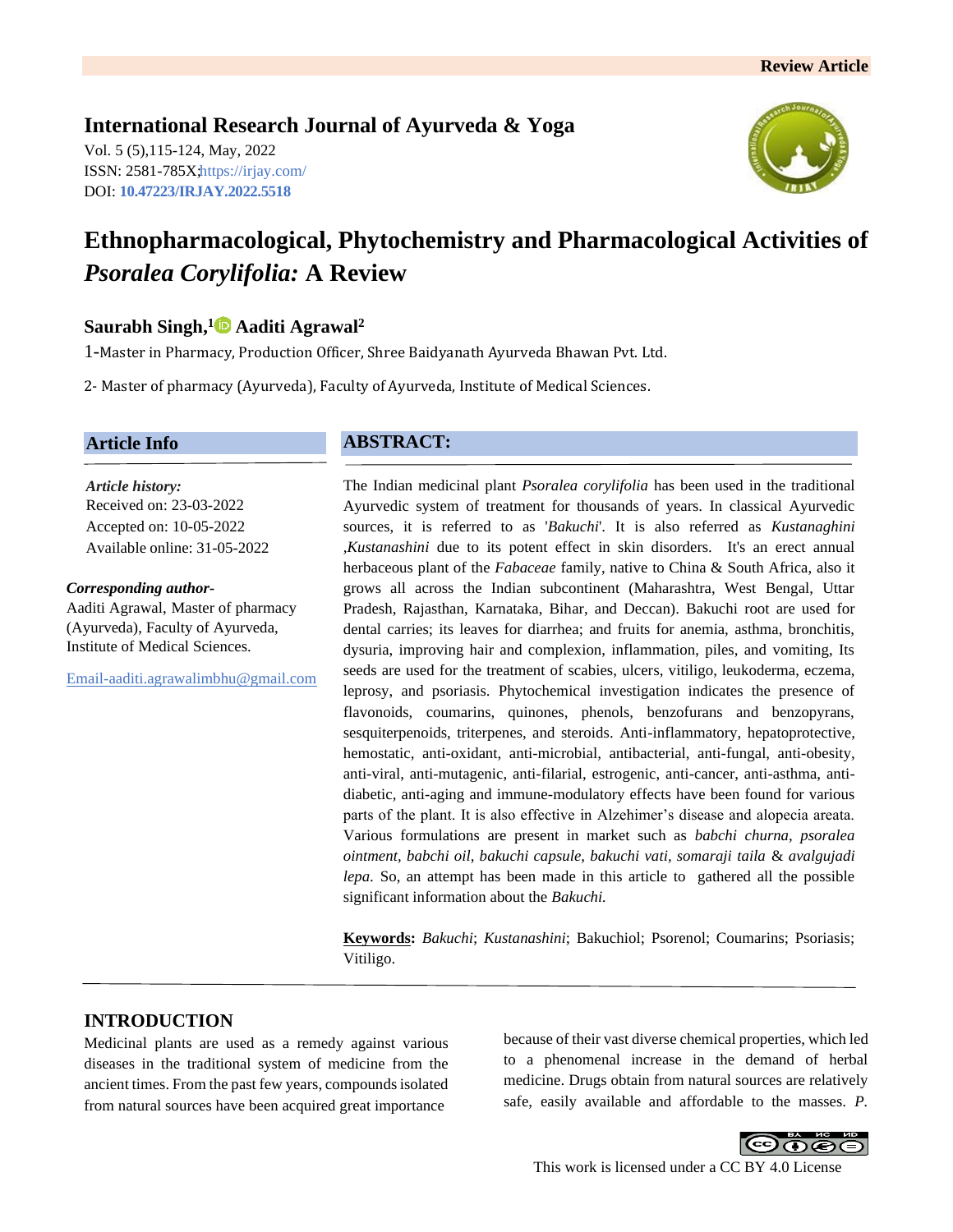*corylifolia* is one of the plant herbs belongs to family *Fabaceae* which is used from ages in traditional Indian Ayurvedic, Unani, Homeopathy, Siddha and in Chinese medicine. It is known in Ayurveda as '*Bakuchi*' 1 and is referenced in different Ayurvedic classical texts under various names on the basis of its pharamacognostical, organoleptic and pharmacological properties. The plant has immense therapeutic effect and it has been extensively used for its magical effects against several skin diseases such as psoriasis, leukoderma, and leprosy.<sup>2</sup> Due to its skin healing property, it is also known as *Kustanaghini*, 3 *Kustanashini* , <sup>4</sup> *Kuṣṭhaha*, <sup>5</sup> *Kuṣṭhahantrī<sup>6</sup>* and *Świtraghnī*. 7 It is kept in *tikta skanda<sup>8</sup>* in *Charak Samhita*, *Katu varga* in *Sushruta Samhita* <sup>9</sup> , *Haritkyadi varga* in *Bhavprakasha*. <sup>10</sup> It is widely distributed throughout the world's tropical and subtropical areas. It's a Chinese and South African native medicinal plant, widely available throughout India's plains, particularly in semi-arid areas such as Rajasthan, Punjab's eastern area and Uttar Pradesh.<sup>11</sup> It's also found in the Himalayas region.<sup>12</sup> The whole plant is having both curative and nutritive value, but its seeds and seed oil are mainly used as medicine. It contains plenty of phytochemicals such as flavones, coumarins, monoterpenes, chalcones, lipids, resins, stigma steroids, and flavonoids.<sup>13</sup>

# **MATERIAL & METHODS**

For this review all information related to the topic are gathered from classical Ayurvedic literatures, textbooks and from various scientific published journals

# **Ethnopharmacology**

For a long time, *Psoralea* species have been used in folk medicines. In Chinese traditional medicine, *P. corylifolia* is known as Bu Gu Zhi, used as a tonic to promote overall vitality. 'Buguzhi' is a combination of three Chinese words: 'Bu' means 'to invigorate,' 'Gu' means 'bone,' and 'Zhi' means 'fat.' The herb's Chinese name indicates its ability to produce fat for the rejuvenation of bones. *P. corylifolia* is unique in that every part of the plant is beneficial including the roots, stems, leaves, seeds and flowers. *P.corylifolia* is known as "*Kushtanashini*" in Ayurveda because it is used to treat leprosy. Furthermore, it is used in treatment of vitiligo in India and China.<sup>14</sup> The plant has been utilised in Unani System of Medicine to treat fever, skin disorders and internal ulcers.<sup>15</sup> It is also found to be a potent antihelminthic and sedative.<sup>16</sup> The leaf powder is applied to the skin as a paste or taken orally to cure leprosy and leukoderma.<sup>16</sup> The leaves can also be used to treat

dermatitis, inflammation, muco-membranous diseases, oedematous skin problems and diarrhoea.<sup>17,18</sup> Boils, itchy eruptions, ringworm infection, eczema, rough and discoloured dermatosis with fissures and scabies are all treated with this herb because it has blood purifying properties.<sup>19</sup> The essential oil extracted from the plant is beneficial against skin infections caused by *streptococcal* bacteria.<sup>19</sup> Because the seeds have antipyretic and alexiteric properties, they are used to treat scorpion and snake bites as well as bilious diseases.16,20,21 Psoralen (furocoumarin) is a pigment-regulating chemical found in both seeds and fruits of the plant.22,23 Anti-hyperglycaemic, antidepressant, anti-tumour, anti-bacterial and anti-oxidant properties have been found for seeds.<sup>24</sup> Seed extract and seed powder are beneficial as anti-helminthic, in impotency,<sup>25</sup> laxative,<sup>26</sup> hair tonic and diuretic drug.<sup>27</sup> *Bakuchi* seeds are used as stomachic, in heart trouble,<sup>28</sup> diaphoretic,<sup>29</sup> aphrodisiac, $12$  carminative, glandular swelling.<sup>30</sup> Seed powder heals scabies, ulcers, skin diseases,<sup>31</sup> vitiligo, leukoderma, eczema, leprosy and psoriasis<sup>32</sup> while applied externally. *Bakuchi* seed oil act on worm infestation,<sup>16</sup> anorexia, constipation,<sup>26</sup> elephantiasis and rheumatism<sup>26</sup> when used internally. When applied externally it is used in chronic skin diseases.<sup>32</sup> The roots of *Bakuchi* treat dental carries. The plant is also having ability to cure chronic diarrhoea and cold, reproductive diseases, cough and urinary frequency in combination with other drugs.<sup>32</sup> It can also treat alopecia areata.<sup>32</sup> The seeds are also used to make perfumed oil.<sup>16</sup> The nitrogen and mineral-rich seed cake is utilised as cattle feed or manure.<sup>18</sup> **Phytochemical Constituents**

A very wide range of chemical constituent such as flavonoids, phenol, coumarins, benzopyrans, benzofurans, quinines, triterpenoids, sesquiterpenoids and steroids are reported from the plant *P. corylifolia*. Volatile oil is also reported from some part of plant. It was also observed that seasonal fluctuation has an impact on plant phytochemistry. The active chemicals are mostly found in the seeds of the plant. The phytochemistry of plant is detailed in (**table 1)**.

# **Pharmacological activities**

*P. corylifolia* is used for a wide range of ethnopharmacological and therapeutic purposes. Many pharmacological studies have led to the identification of various bioactive compounds, which have several therapeutic effects that are summarized below.

#### **Anti-bacterial activity**

Corylifolinin and neobavaisoflavone are two isolated compound from *P. corylifolia* showed significant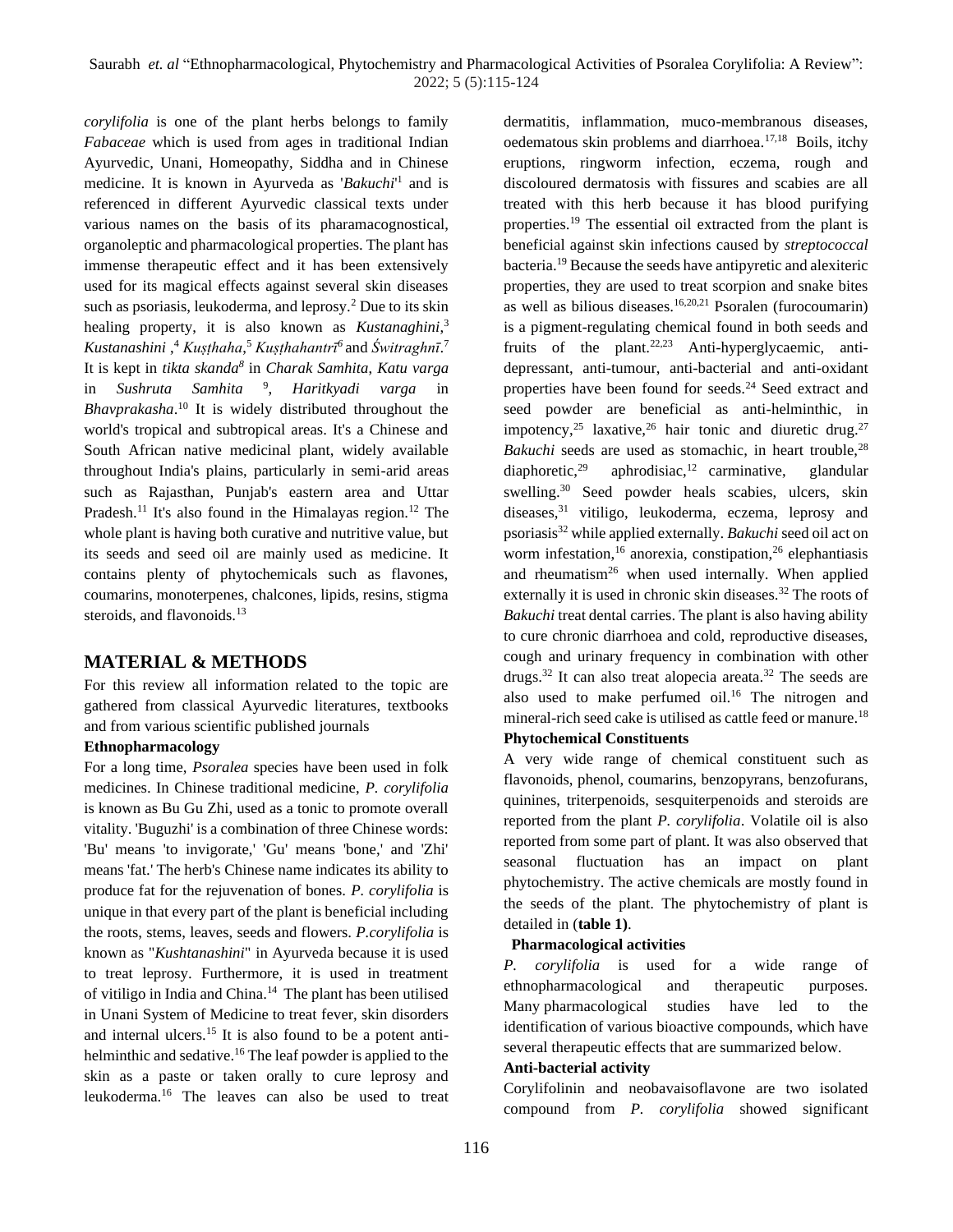antibacterial activity against Methicillin-resistant *Staphylococcus aureus*, *Staphylococcus aureus* and β‐ lactamase positive *Staphylococcus aureus*. <sup>76</sup> The seeds extract contains bakuchiol, which inhibits *Staphylococcus*  mutans and *Actinomyces viscosus*.<sup>77</sup> Psoralidin and bakuchicin were shown to have antibacterial action against Gram-negative bacteria *Shigella sonnei* and *Shigella flexneri*, while psoralen and angelicin inhibited Gramnegative bacteria *Staphylococcus aureus* in another research. In the disc diffusion assay, psoralidin had the best antibacterial action against *S. sonnei* and *S. flexneri*.55 *Bakuchi* ointment inhibits *Bacillus subtilis* and *Escherichia coli*. Bakuchi taila showed higher inhibitory action against *S. aureus* and *Klebsiella pneumonia*, whereas *bakuchi siktha taila* inhibits *Klebsiella pneumonia* more efficiently.78 In a very low concentration, *bakuchi* mouth rinsing solution inhibits the growth of *S. mutans* bacteria. The ethanol extract of *bakuchi* inhibited the human gingival fibroblast in addition to mouth rinsing ability.<sup>79</sup>

# **Anti-oxidant activity**

According to various scholars in Ayurveda, *bakuchi* is potent *rasayana* drugs. It possessed significant rejuvenating properties. Also, plant has wide range of antioxidant compounds responsible for anti-oxidant activity. Several bioactive substances such as bakuchiol, psoralen, isopsoralen, corylin, corylifolin, and psoralidin were evaluated for their anti-oxidant potential. Psoralidin demonstrated the greatest anti-oxidant activity when compared to the standard compounds butylated hydroxytoluene and tocopherol

# **4.3 Anti-fungal activity**

In a study, the essential oil isolated from *P. corylifolia* was evaluated against fungus *Microsporum canis, Trichophyton rubrum,* and *Trichophyton mentagrophytes*. In disc diffusion test, the zone of inhibition for *M. canis, T. rubrum*, and *T. mentagrophytes* were observed 20, 35 and 37 mm respectively, while the minimum inhibitory concentration was observed 1.4/ml, 0.4/ml, and 0.5/ml, respectively.<sup>80</sup> In another study, methanol extract of plant found effective against *phytophthora infestans* which cause tomato blight disease and *Puccinia recondite* which cause wheat rust disease.<sup>81</sup>The crude extract of plant showed inhibitory activity against *Candida albicans*. <sup>85</sup> In another study, mycelial growth was prevented by plant extract of *P. corylifolia* in fungi such as *Alternari brassicae*, *Aspergillus niger*, *Fusarium oxysporum*, and *Rhizoctonia cerealis*. 82-83 It can also inhibit the growth of *Fusarium verticillioides* and *Aspergillus flavus* which is responsible for various disease in maize crop.<sup>84</sup>

## **Anti-viral activity**

The crude ethanol extract of the seeds of *P. corylifolia* was found to have significant preventive action in severe acute respiratory syndrome corona virus (SARS-CoV) papain like protease (PL pro) with an  $IC_{50}$  of 15  $\mu$ g/ml. SARS– CoV‐PL pro is a main enzyme that is responsible SARS virus replication.<sup>86</sup> Another research revealed that the compound bakuchiol which is found in seeds, suppresses influenza A.<sup>87</sup>

# **Anti-inflammatory activity**

In Ayurveda, *bakuchi* is used in *sotha* (inflammation).10,89 In RAW 264.7 macrophages, which are derived from the Abelson leukaemia virus, bakuchiol suppressed the production of inducible nitric oxide synthase (NOS) gene by inactivating nuclear transcription factor-B.<sup>88</sup> The extract of leaves, fruits and seeds had been shown to suppress tumour necrosis factor-alpha (TNF*-α*) action and have antiinflammatory properties.

## **In skin conditions**

In Ayurveda, *bakuchi* is used in *Twaka dosha* (skin disease),<sup>90</sup>*Kusta* (leprosy) 9-91 *Sweta kusta* (leukoderma) *Shwitra* (vitiligo) in various classical texts. The compounds obtained from plants exhibit activity against various skin diseases. Psoralen and isopsoralen assist in production of melanin by transforming di-hydroxyphenylalanine (DOPA) in presence of sunlight, therefore it helps in treating vitiligo, leprosy and psoriasis. <sup>92</sup> Psoralen has found effective for the treatment of psoriasis and alopecia areata when used alone.Different micro-emulsions containing *Commiphora mukul* powder and *bakuchi oil* were used to treat psoriasis in recent research. Because of the synergistic action of both, this herbal combination might be a low-cost and effective source of anti-psoriatic agent.93

# **Immunomodulatory activity**

Flavonoids extracted from *bakuchi* have been shown immunomodulatory activity.<sup>94</sup> Ethanol extract of seeds were shown to activate the immune system in mice by enhancing cell mediated and humoral immune responses in another research.95

#### **Anti-helminthic activity**

The seeds have been clinically proved to have anti-worm properties against both roundworms and flatworms.<sup>96</sup> Aqueous and alcoholic extracts of the leaves and seeds were shown to have excellent anti-filarial efficacy against *Setaria cervi* in research. Alcoholic extracts of both seeds and leaves killed microfilariae in an *in-vitro* assay.<sup>97</sup>

#### **Antimutagenic activity**

In a study, Flavonoids isolated from *P. corylifolia* exhibit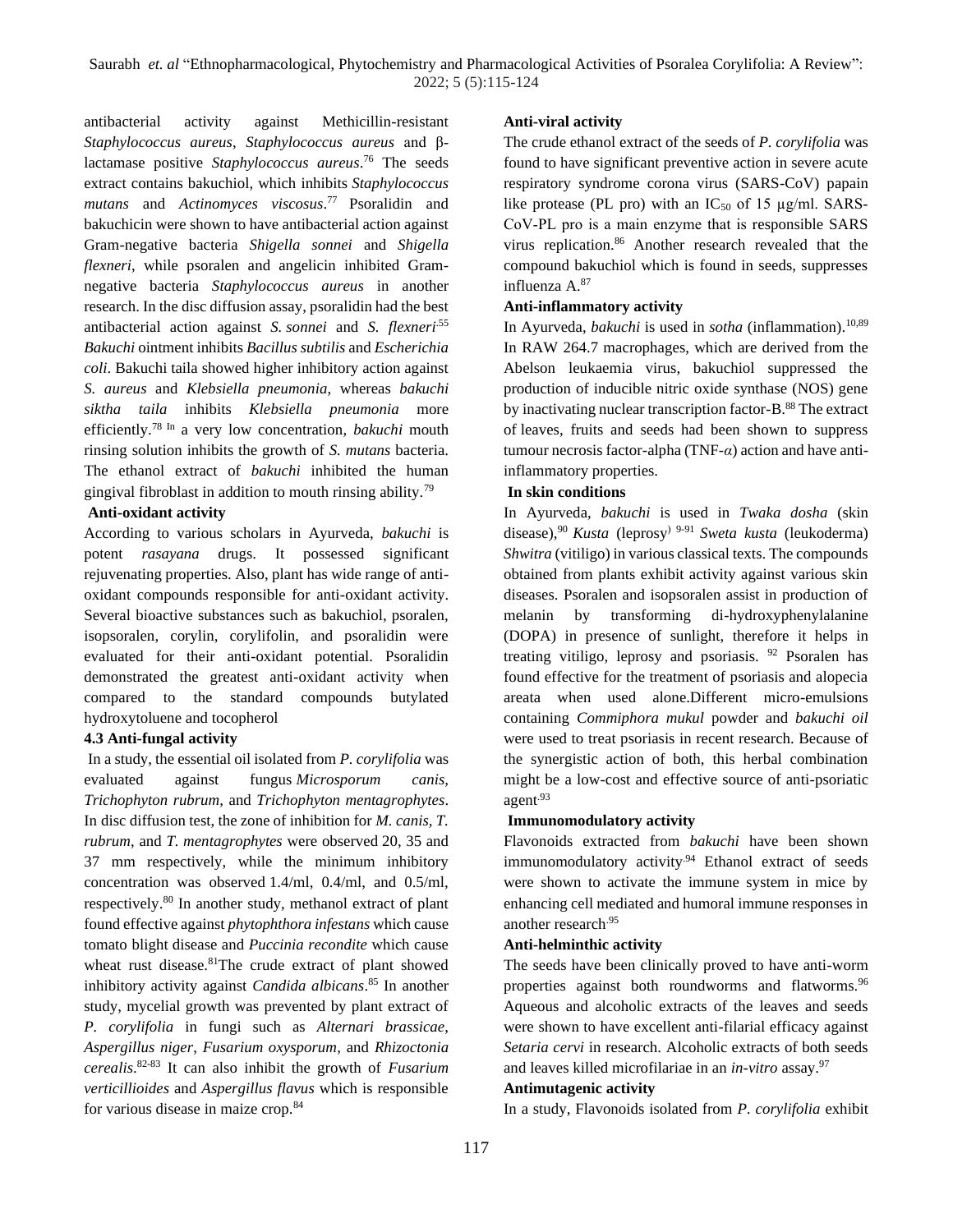#### antimutagenic activity.98,99

# **Hepatoprotective activity**

*Bakuchi* exhibit significant hepatoprotective activity.100,101 In a study, three phytochemicals extracted from the plant namely Bakuchiol, bakuchincin and psoralen have showed hepatoprotective activity with  $EC_{50}$  values of 1.0, 47.0 and  $50.0 \mu$ g/mL respectively on tacrine-induced cytotoxicity in human liver derived Hep G2 cells using silymarin as a positive control with EC50 value of 5.0  $\mu$ g/mL<sup>.102</sup>

# **Anti-pregnancy and estrogenic activity**

It was reported that in a study angelicin and bakuchiol isolated from plant have significant anti-implantation activity on micePsoralidin, a coumestan analogue was discovered to have a novel biological activity as an agonist for both oestrogen receptors (ER and ER). In both ERpositive human breast and endometrial cell lines as well as non-human cultured cells transiently expressing ER or ER, it activates the traditional ER signalling pathway.103

#### **Hemostatic activity**

The aggregation of rabbit platelets caused by arachidonic acid, collagen and platelet activating factors was inhibited by methanol extract of the seeds of bakuchi. Isobavachalcone's anti-platelet aggregation action was shown to be most effective.<sup>104</sup>

## **Anti‐obesity activity**

Genistein extracted from *P. corylifolia* was found to have considerable anti-obesity activity in research. It lowers fat pad weight and increases adipose tissue apoptosis. Furthermore, through affecting the adipocyte life cycle, obesity-related low-grade inflammation and oxidative stress, plant extract has anti-diabetic and anti-obesity properties.<sup>68</sup>

## **Anti-cancer activity**

The anti-cancer chemical genistein is found in significant amounts in *P. corylifolia* leaves (more than 2 g per Kg dry weight). On carcinoma cell lines KB, KBv200, human erythroleukemia cell K562 and K562/ADM the bioactivity of two furocoumarins, psoralen and isopsoralen was investigated for their cytotoxicity. Both molecules triggered apoptosis in these cells, indicating that they had anti-cancer properties. Psoralen had  $IC_{50}$  values of 88.1, 86.6, 24.4, and 62.6  $\mu$ g/ml, whereas isopsoralen had IC<sub>50</sub> values of 61.9, 49.4, 49.6, and 72.0 µg/ml respectively <sup>105</sup> Bakuchiol also demonstrated extremely selective clearance action in hepatic stellate cells *via* an apoptotic mechanism, suggesting that the plant possesses anticancer properties in liver cancer<sup>[106, 107]</sup>

#### **Others**

Besides these activities *P. corylifolia* have antiaging 108,

pesticidal <sup>109,</sup> anti-diabeti<sup>110</sup> anti-hypercholesterolemic <sup>111</sup> anti-asthma activity. <sup>112</sup> Also, this plant is found effective for the treatment of Alzheimer's disease.[113]

# **DISCUSSION**

*P.corylifolia* has anti-oxidant, anti-dermatosis, antiinflammatory , and other pharmacological effects. The raw herb as well as its active ingredients have been studied in a wide range of conditions and various formulations are available in market for therapeutic uses. The main action of *Bakuchi* on skin is due to its tikta rasa and katu vipak which pacifies pitta -kapha dosha and also helps in blood purification.

## **CONCLUSION**

*P. corylifolia* commonly known as *bakuchi* is an important drug from the ancient times, it was mentioned in various traditional system of medicine, In Ayurveda, its properties and actions are well documented in various classical text. More than seventy phytochemicals have been isolated from different plant parts which are having significant pharmacological properties. It is a classical remedy for skin disease indicated in so many skin disorders such as leukoderma, vitiligo, leprosy and many more. Also, various pharmacological activities are reported in research from the past few decades. Various formulations of *bakuchi* are available in markets such as *Somaraji taila*, *Avalgujadi lepa*, *bakuchi taila*, *Bakuchi capsules* and many more to treat various diseases. In this review, we have compiled the ethnopharmacology, phytochemistry and pharmacological activities of the plant *P. corylifolia*.

# **Acknowledgements- Nil Conflict of Interest – None Source of Finance & Support - Nil**

# **ORCID**

*Saurabh Singh***,** <https://orcid.org/> 0000-0002-6988-3951

#### **REFERENCES**

[1]. Sharma, P.V. *Dravyaguna Vijanana*; Chaukhambha Bharti Academy,Varanasi, (Vol.2), **2013**, pp.175-178.

[2]. Sah, P.; Agrawal, D.; Garg, S.P. Isolation and identification of furocoumarins from the seeds of *Psoralea corylifolia* L. *Indian J. Pharm. Sci*., **2006**, 68, 768-771.

[3].*Madanpala Nighaṇṭu*: Abhyadi Varga; Harihar Prasad Tripathi, Ed.; Chaukhamba Krishnadas Academy; Varanasi,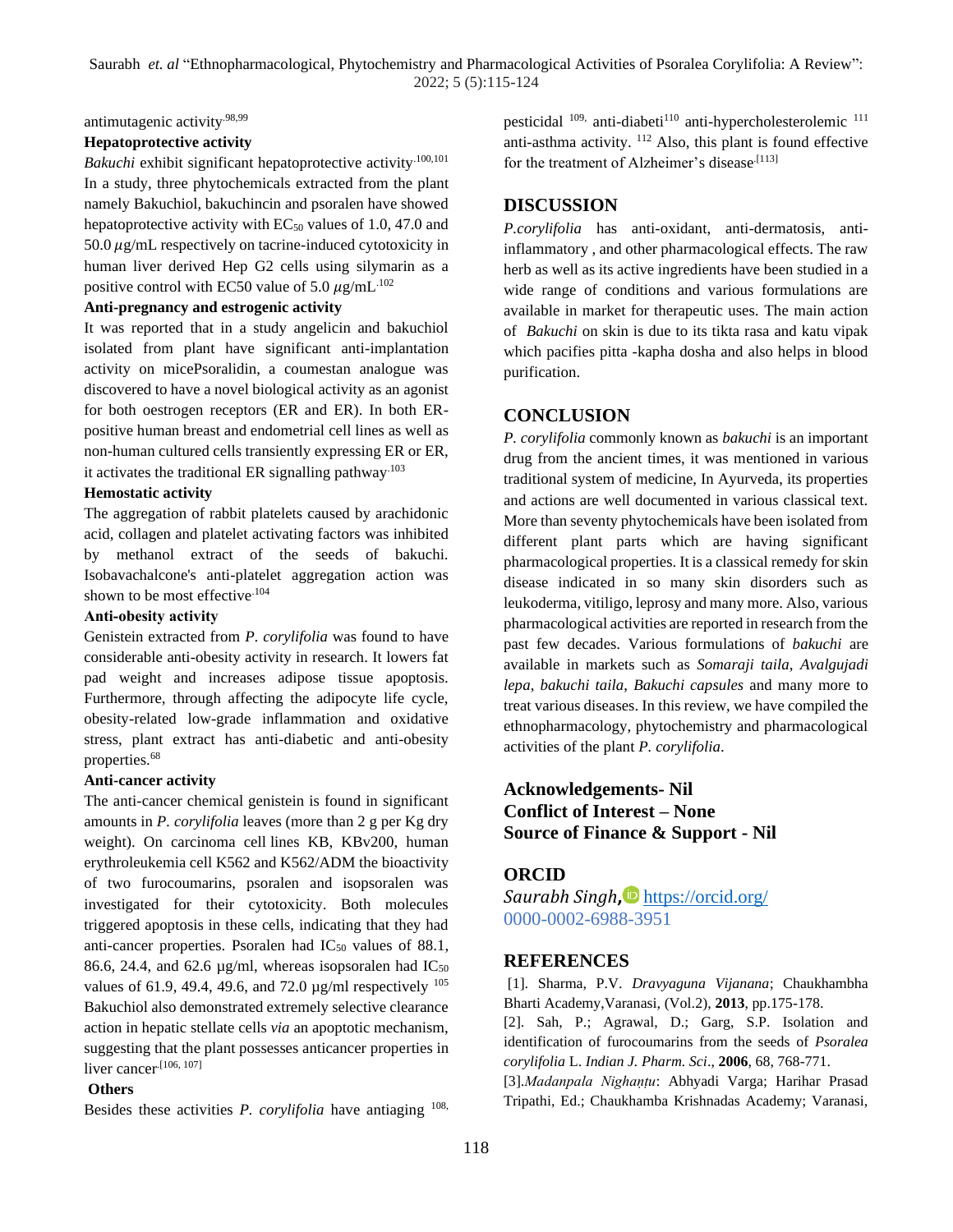**2009**, pp.48-49.

[4].*Dhanvanatari Nighantu*: Guduchyadi Varga; Diwedi B.K. Ed.; Chaukhamba Krishnadas Academy, Varanasi, **2008**, pp.45-46.

[5].*Bhairavakta Anandakanda*; Mishra,S. Ed.; Chaukhamba Orientalia, Varanasi, **2008**, pp.809.

[6]. Narahari, P. *Raja Nighaṇṭu:* Shatahvadi Varga; Tripathi,I. Ed.; Chaukhamba Krishnadas Academy, Varanasi, **2010**, pp.73-74.

[7]. Sharma,P.V. *Priya Nighaṇṭu*: Shatapushpadi Varga: Chaukhamba Surbharti Prakashan, Varanasi, **2004**, pp.106.

[8]. Shastri, R.D Charaka. *Charaka Samhita*: Vimansthna 8/143; Ed.;.2nd Ed. Chaukhambha Bharati Academy,Varanasi, **2011**, pp.791.

[9]. Shastri,K.A.D Sushruta. *Sushruta Samhita*: Sutrasthan; Ed.; 2nd Ed. Chaukhamba Sanskrit Sansthan,Varanasi, **2012**, Vol.1, pp.205.

[10]. Chunekar K.C Bhavamishra. *Bhavaprakasha Nighaṇṭu:* Haritakyadi Varga*;* Ed.; Chaukhamba Bharati Academy, Varanasi, **2013**, pp.119.

[11]. Sharma, P.V, *Dravyaguna Vijanana* ,Ist Ed. Chaukhambha Bharti Academy,Varanasi, **2003**; Vol.2, pp.250-252.

[12]. Sharma, P.C.; Yelne, M.B.; Dennis, T.J. Database on medicinal plants used in Ayurveda, 1st Ed.New Delhi: C.C.R.A.S, Dept. Of I.S.M & H Ministry of Health & Welfare, Govt. Of India; **2001**, 2.

[13]. Zhang, X.; Zhao, W.; Wang, Y.; Lu, J.; Chen, X. The Chemical Constituents and Bioactivities of *Psoralea corylifolia* Linn.: A Review. *American J. Chinese Med*., **2016**, 44(01), 35-60.

[14]. Chopra, R.N.; Chopra, I.C. *Indigenous Drugs Of India*, 2nd Ed. Academic Publishers, Kolkata, **1958**, pp.391.

[15]. Chopra, R.N.; Chatterjee, N.R. *Psoralea corylifolia,* its constituents their pharmacological action and therapeutic properties. *Indian J. Med. Res*., **1927**, 15, 49-55.

[16]. Nadakarni K.M. *Indian Materia Medica*.3rd Ed. Dhootpapeswar Private Limited, **1954**, pp.1019-1022.

[17]. Rajpal, V. *Standardization of Botanicals*, Eastern Publishers, New Delhi, **2005**; Vol.2, pp.284-295.

[18]. Krishnamurthi, A.K.; Manjunath, B.L.; Sastri, B.N.; Deshaprabhu, S.B.; Chadha,Y.R. *The Wealth of India, Raw Materials*, CSIR, New Delhi, **1969**; Vol.7, pp.295-298.

[19]. Khare,C.P. *Encyclopedia of Indian Medicinal Plants.*  Springer-Verlag, New York, **2004**, pp.65.

[20]. Agharkar, S.P. Medicinal Plants of Bombay Presidency. India Sci.Publ.,**1991**,176-177.

[21]. Kapoor, L.D.; Boca, R. *Handbook of Ayurvedic Medicinal Plants.* CRC Press, Florida, **2001**, pp.274-275.

[22]. Rashid, A.; Agarwala, S.C. Mode of action of psoralen in pigment production:3-photo-oxidation of dihydroxydiphenylalanine in the presence of psoralen. *Indian J. Biochem*., **1965**, 2, 271-274.

[23]. Sebastian, P. *Ayurvedic Medicine:The Principles of Traditional Practice, Part 2*, Elsevier Health Sciences, New York, **2006**, pp.135-136.

[24]. Steven, M.C.; Russell, J.M*.* Bioactive natural products, detection isolation & structural determination, 2nd Ed. CRC Press:USA, **2007**.

[25]. *Medicinal Plants of Nagpur and Wardha Forest Division. (Maharashtra)* CCRAS., **1999**, pp.71.

[26]. Khushboo, P.S.; Jadhav, V.M.; Kadam, V.J.; Sathe, N.S. *Psoralea corylifolia* Linn. Kustanashini. *Pharmacog. Rev*., **2010**, 4(7), 69-76.

[27]. Pullaih,T. *Medicinal Plants of India*, Regency Publications, **2002**. Vol.2, pp.433-434.

[28]. Kiritikar, K.R.; Basu, B.D. *Indian Medicinal Plants*, 2nd Ed.; International Book Distributors:Dehradun, **2008**, Vol.1, pp.717-721.

[29]. Dastur J.F.F.N.I. *Medicinal Plants of India and Pakistan*,2nd Ed.; D.B.Taraporevala Sons & Co. Private Limited, **1962**, pp.138.

[30]. Yogaṇarasimhan, S.N. *Medicinal Plants of India*. Interline Publishing Private Limited:Karnataka, **1995**, Vol.1, pp.391.

[31]. Jain, S.K. *Dictionary of Indian Folk Medicine & Ethnobotany*. Deep Publications., **1991**, pp.151.

[32]. Fiaz, A.; Khan G.N. *Psoralea corylifolia* L: Ethnobotanical, Biological, and Chemical aspects: A Review. *Phytother. Res*., **2017**, 1-19.

[33]. Gupta, M.; Gupta, A.; Gupta, S. Phytochemical analysis of methanol extracts of *Psoralea corylifolia. Int. J. Indig. Med. Plants*, **2013**, 46(2), 1196-1199.

[34]. Chaudhuri, R. K. *Bakuchiol: A Retinol‐Like Functional Compound,Modulating Multiple Retinol and Non‐Retinol Targets*,3rd Ed.; Boca Raton:Taylor And Francis., **2015**, 221- 230.

[35]. Yu, L.L. Studies on Chemical Constituents of *Psoralea corylifolial Aristolochia contorta* and *Valerinan jatamaisi. Jon. Yun. Norm. Uni*., **2004**.

[36]. Jiangning, G.; Xinchu, W.; Hou, W.;Qinghua, L.; Kaishun B. Antioxidants from a Chinese medicinal herb-*Psoralea corylifolia* L. *Food Chem*., **2005**, 91(2), 287-292.

[37]. Haraguchi, H.; Inoue, J.; Tamura, Y.; Mizutani, K. Antioxidative components of *Psoralea corylifolia* (Leguminosae). *Phytother. Res*., **2002**, 16(6), 539-544.

[38]. Mehta, G.; Nayak, U.R.; Dev, S. Menoterpenoids—I: *Psoralea corylifolia* Linn.—1. Bakuchiol, A novel monoterpene phenol. *Tetrahedr. Let*., **1973**, 29(8), 1119-1125. [39]. Chopra, B.; Dhingra, A.K.; Dhar, K.L. *Psoralea corylifolia* L.(Buguchi)—Folklore to modern evidence: Review. *Fitoterapia*, **2013**, 90, 44-56.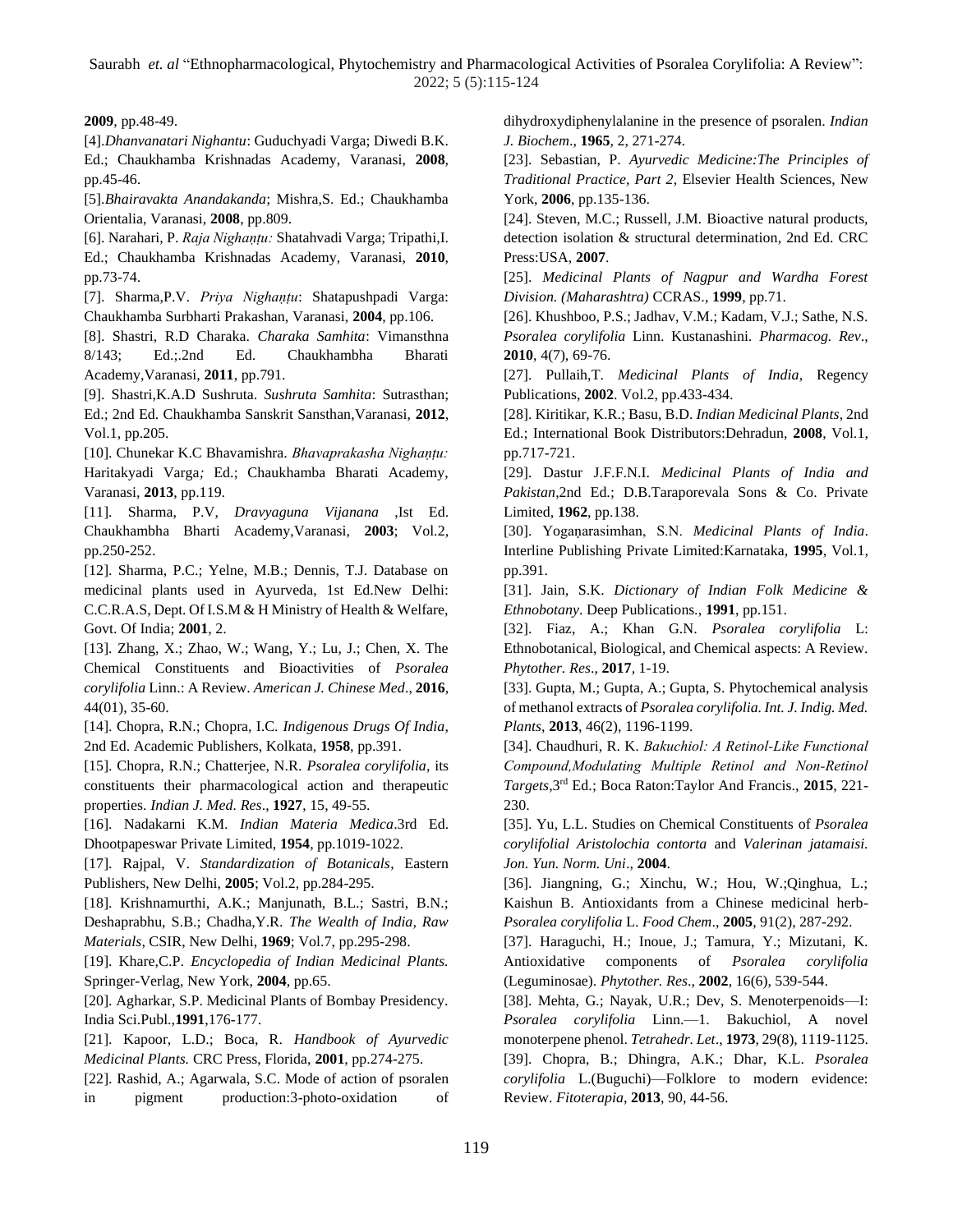[40]. Bhalla, V.K.; Nayak, U.R.; Dev, S. Some new flavonoids from *Psoralea corylifolia*. *Tetrahedr. Let.*, **1968**, 24(20), 2401-2406.

[41]. Ji, W.L.; Qin, M.J.; Wang, Z.T. Studies on the chemical constituents of *Belamcanda chinesensis* (I). *J. China Pharm. Uni*., **2001**, 32(3), 197-199.

[42]. Sun, N.J.; Woo, S.H.; Cassady, J.M.; Snapka, R.M. DNA Polymerase and Topoisomerase II inhibitors from *Psoralea corylifolia*. *J. Nat. Prod*., **1998**, 61(3), 362-366.

[43]. Ruan, B.; Kong, L.Y.; Takaya, Y.; Niwa, M. Studies on the chemical constituents of *Psoralea corylifolia* L. *J. Asian Nat. Prod. Res*., **2007**, 9(1), 41-44.

[44]. Sehrawat, N.; Sangwan, A.; Yadav, M. *Psoralea corylifolia* L. An endangered medicinal plant with broad spectrum properties. *Int. J. Phyto. Med. Rel. Ind*., **2014**, 6(1), 13-20.

[45]. Gupta, G.K.; Dhar, K.L.; Atal, C.K. Corylinal: A new isoflavone from seeds of *Psoralea corylifolia*. *Phytochem*., **1978**, 17(1), 164.

[46]. Bajwa; Khanna, P.L.; Seshadri, T.R. New chromenochalcone bavachromene from the seeds of *Psoralea corylifolia*. *Cur. Sci*., **1972**, 41(22), 814-815.

[47]. Siva, G.; Sivakumar, S.; Kumar, G. P.; Vigneswaran, M.; Vinoth, S.; Selvan, A.M.; Jayabalana, N. Optimization of elicitation condition with jasmonic acid, characterization and antimicrobial activity of Psoralen from direct regenerated plants of *Psoralea corylifolia* L. Biocat. *Agri. Biotech*., **2015**, 4(4), 624-631.

[48]. Won, T.H.; Song, I.H.; Kim, K.H.; Yang, W.Y.; Lee, S.K.; Oh, D.C.; Shin, J. Bioactive metabolites from the fruits of *Psoralea corylifolia*. *J. Nat. Prod*., **2015**, 78(4), 666-673.

[49]. Yin, S.; Fan, C.Q.; Wang, Y.; Dong, L.; Yue, J.M. Antibacterial prenylflavone derivatives from *Psoralea corylifolia*, and their structure activity relationship study. *Bioorg. Med. Chem*., **2004**, 12(16), 4387-4392.

[50]. Li, Y.G.; Hou, J.; Li, S.Y.; Lv, X.; Ning, J.; Wang, P.; Yang, L. *Fructus Psoraleae* contains natural compounds with potent inhibitory effects towards human carboxylesterase 2. *Fitoterapia*, **2015**, 101, 99-106.

[51]. Limper, C.; Wang, Y.; Ruhl, S.; Wang, Z.; Lou, Y.; Totzke, F.; Wätjen, W. Compounds isolated from *Psoralea corylifolia* seeds inhibit protein kinase activity and induce apoptotic cell death in mammalian cells. *J. Pharm. Pharmacol*., **2013**, 65(9), 1393-1408.

[52]. Yang, Y.M.; Hyun, J.W.; Sung, M.S.; Chung, H.S.; Kim, B.K.; Paik, W.H.; Park, J.G. The cytotoxicity of psoralidin from *Psoralea Corylifolia*. *Planta Med.*, **1996**, 62(04), 353- 354.

[53]. Teschke, R.; Wolff, A.; Frenzel, C.; Schulze, J. Herbal hepatotoxicity- an update on traditional Chinese medicine preparations. *Aliment. Pharmacol. Ther*., **2014**, 40(1), 32-50.

[54]. Lin, Y.L.; Kuo, Y.H. Two new benzofuran derivatives, corylifonol and isocorylifonol from the seeds of *Psoralea corylifolia*. *Heterocycles*, **1992**, 34(8), 1555-1564.

[55]. Khatune, N.A.; Islam, M.E.; Haque, M.E.; Khondkar, P.; Rahman, M.M. Antibacterial compounds from the seeds of *Psoralea corylifolia*. *Fitoterapia*, **2004**, 75(2), 228-230.

[56]. Lim, S.H.; Ha, T.Y.; Ahn, J.; Kim, S. Estrogenic activities of *Psoralea corylifolia* L. seed extracts and main constituents. *Phytomed*., **2011**, 18(5), 425-430.

[57]. Sun, N.J.; Woo, S.H.; Cassady, J.M.; Snapka, R.M. DNA Polymerase and Topoisomerase II inhibitors from *Psoralea corylifolia*. *J. Nat. Prod*., **2003**, 66(5), 734-734.

[58]. Shan, L.; Yang, S.; Zhang, G.; Zhou, D.; Qiu, Z.; Tian, L.; Shi, X. Comparison of the inhibitory potential of bavachalcone and corylin against *Udp‐Glucuronosyl Transferases*. *Evid.‐Based Compl. Alter. Med*., **2014**, 6.

[59]. Yin, S.; Fan, C.Q.; Dong, L.; Yue, J.M. Psoracorylifols A-E five novel compounds with activity against *Helicobacter pylori* from seeds of *Psoralea corylifolia*. *Tetrahedron*, **2006**, 62(11), 2569-2575.

[60]. Sun, D.X.; Ge, G.B.; Dong, P.P.; Cao, Y.F.; Fu, Z.W.; Ran, R.X.; Zhang, Z.Z. Inhibition behavior of *Fructus Psoraleae's* ingredients towards human carboxylesterase 1 (Hces1). *Xenobiotica*, **2016**, 46(6), 503-510.

[61]. Khatune, N.; Islam, M.; Rahman, M.; Baki, M.; Sadik, G.; Haque, M. Pesticidal activity of a novel coumestan derivative isolated from *Psoralea Corylifolia* Linn. against *Tribolium casteneum* Herbst. adults and larvae (Coleptera: Tenebrionidae). *J. Agro*., **2002**, 1, 112-115.

[62]. Dua, V.K.; Kumar, A.; Pandey, A.C.; Kumar, S. Insecticidal and genotoxic activity of *Psoralea corylifolia* Linn.(Fabaceae) against *Culex quinquefasciatus* Say, 1823. *Para. Vect*., **2013**, 6(1), 1.

[63]. Jeong, D.; Watari, K.; Shirouzu, T.; Ono, M.; Koizumi, K.; Saiki, I.; Miyamoto, T. Studies on lymphangiogenesis inhibitors from Korean and Japanese crude drugs. *Bio. Pharm. Bul*., **2013**, 36(1), 152-157.

[64]. Lee, K.M.; Kim, J.M.; Baik, E.J.; Ryu, J.H.; Lee, S.H. Isobavachalcone attenuates lipopolysaccharide‐induced icam‐ 1 expression in brain endothelial cells through blockade of toll‐like receptor 4 signaling pathways. *Eur. J. Pharmacol*., **2015**, 754, 11-18.

[65]. Bai, Y.J.; Han, Y.J.; Fan, J.D.; Zhao, Y.Y.; Studies on the chemical constituents and pharmacological activities of genus *Psoralea*.In *Nat Med Plants Trad. Chinese Med. Aca. For*., **2010**, 42-49.

[66]. Yin, S.; Fan, C.X.; Wang, Y.; Dong, L.; Yue, J.M. Antibacterial prenylflavone derivatives from *Psoralea corylifolia*, and their structure-activity relationship study. *Bioorg. Med. Chem*., **2004**, 12(16), 4387-4392.

[67]. Suri, J.L.; Gupta, G.K.; Dhar, K.L.; Atal, C.K.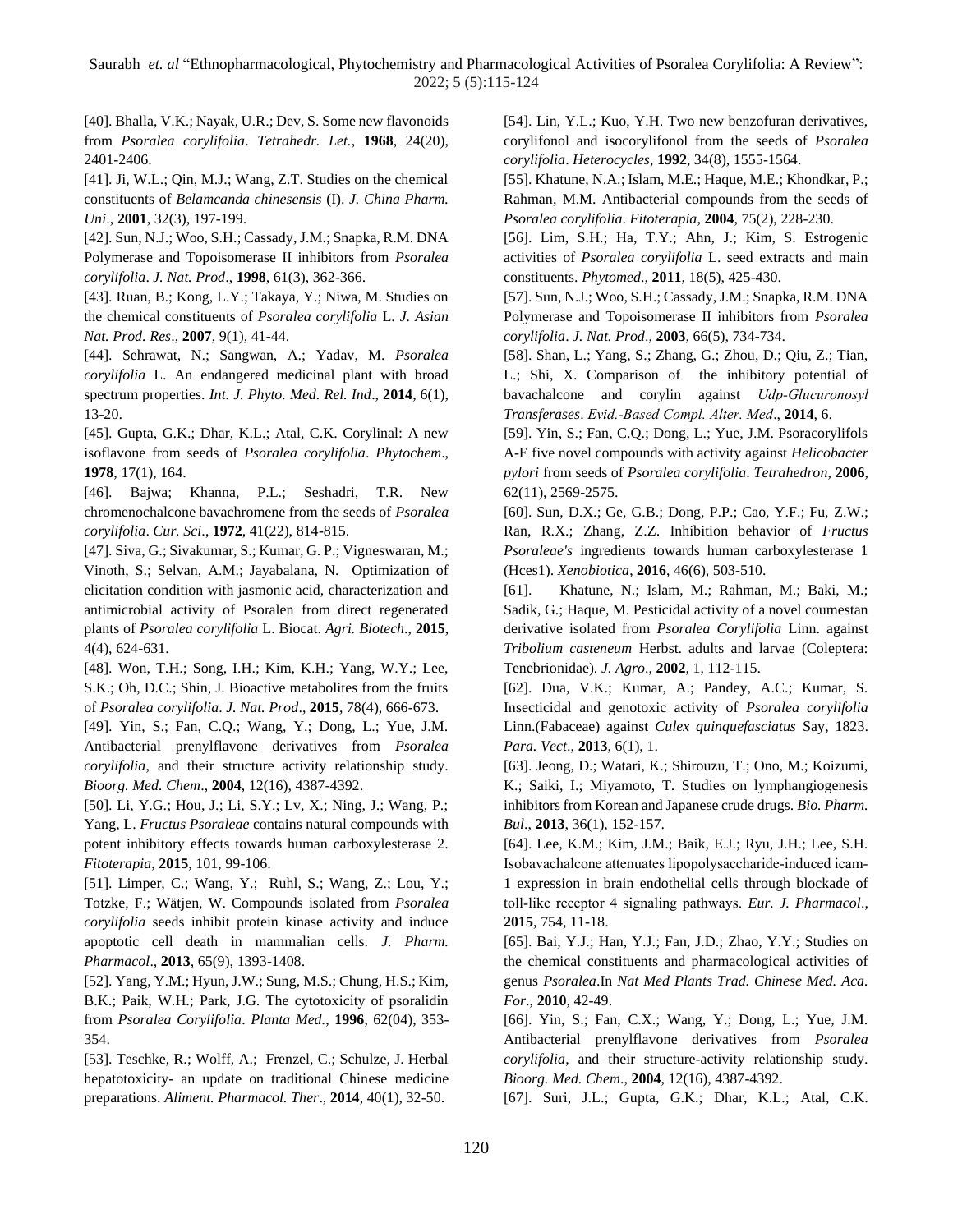Psoralenol: A new isoflavone from the seeds of *Psoralea corylifolia. Phytochem*., **1978**, 17(11), 2046.

[68]. Behloul, N.; Wu, G. Genistein: A Promising Therapeutic Agent for Obesity and Diabetes Treatment. European Journal Of Pharmacology,2013,698(1),31–38.

[69]. Yin, S.; Fan, C.Q.; Yue, J.M. Cyclobakuchiol C, a new bakuchiol derivative from *Psoralea corylifolia*. *J. Asian Nat. Prod. Res.,* **2007**, 9(1), 29-33.

[70]. Wu, C.Z.; Hong, S.S.; Cai, X.F. Hypoxia-inducible factor-1 and Nuclear Factor- $kb$  inhibitory monoterpene analogues of Bakuchiol, a constituent of the seeds of *Psoralea corylifolia*. Bioorg. *Med. Chem. Let*., **2008**, 18(8), 2619-2623. [71]. Qiao, C.F.; Han, Q.B.; Mo, S.F. Psoralenoside and isopsoralenoside, two new benzofuran glycosides from *Psoralea corylifolia*. *Chem. Pharm. Bul.*, **2006**, 54(5),714- 716.

[72]. Ji, L.; Xu, Z. Review of constituents in fruits of *Psoralea corylifolia* L. J. Chinese Mat. Med., **1995**, 20(2), 120-128.

[73]. Huang, J.; Zhao, L.H.; Zou, Q.G.; Xiang, B.R. New developments of chemical and pharmacological study on *Psoralea*. *Prog. Pharm Sci*., **2000**, 2000(4), 212-214.

[74]. Matsuda, H.; Sugimoto, S.; Morikawa, T. Bioactive constituents from chinese natural medicines. Inhibitors of antigen-induced degranulation in Rbl-2h3 cells from the seeds of *Psoralea corylifolia*. *Chem. Pharm. Bul*., **2007**, 55(1), 106- 110.

[75]. Tewari, A.; Bhakuni, R.S. New constituents from *Psoralea corylifolia*. Indian J. Chem. Sec. B Org. Med. Chem., **2010**, 49(2), 256-259.

[76]. Wang, T.X.; Yin, Z.H.; Zhang, W.; Peng, T.; Kang, W.Y. Chemical constituents from *Psoralea corylifolia* and their antioxidant alpha‐glucosidase inhibitory and antimicrobial activities. *Zhongguo Zhong Yao Za Zhi*, **2013**, 38(14), 2328- 2333.

[77]. Khushboo, P.S.; Jadhav, V.M.; Kadam, V.J.; Sathe, N.S. *Psoralea corylifolia* Linn. Kustanashini. *Pharmacog. Rev*., **2010**, 4(7), 69-76.

[78]. Acharya, M.; Singh, T.; Patgiri, B. Anti-microbial activity of different dosage forms of Bakuchi (*Psoralea corylifolia* Linn.) taila, an Ayurvedic formulation. *Int. J. Ayu. Med*., **2015**, 6(3).

[79]. Kim, S.I.; Jeong, M.‐J.; Ahn, Y.S.; Kim, A.; Kim, M.N.; Lim, D.S. Antimicrobial effect of commercially available mouth rinsing solutions and natural herbal extracts on *Streptococcus Mutans*. *J. Dent. Hyg. Sci*., **2015**, 15(3), 308– 317.

[80]. Sharma, M.; Tiwari, M. A study of dermatophytes in dogs and in vitro response of *Psoralea corylifolia* essential oil. *J. Ess. Oil Bea. Plants*, **2012**, 15(3), 445-453.

[81]. Shim, S.H.; Kim, J.C.; Jang, K.S.; Choi, G.J. Antioomycete activity of furanocoumarins from seeds of *Psoralea*  *corylifolia* against *Phytophthora infestans*. *Plant Path. J*., **2009**, 25(1), 103-107.

[82]. Satish, S.; Raghavendra, M.; Raveesha, K. Antifungal potentiality of some plant extracts against *Fusarium* species. *Arch. Phytopath. Plant Prot*., **2009**, 42(7), 618-625.

[83]. Yang, X.; Li, J.; Wang, X.; Fang, W.; Bidochka, M. J.; She, R.; Pei, Y.P., An antifungal protein with trypsin inhibitor activity from *Psoralea corylifolia* seeds. *Peptides*, **2006**, 27(7), 1726-1731.

[84]. Aiyaz, M.; Divakara, S. T.; Chandranayaka, S.; Niranjana, S. R. Efficacy of seed hydropriming with phytoextracts on plant growth promotion and antifungal activity in maize. *Int. J. Pest Manag*., **2015**, 61(2), 153-160.

[85]. Anwar, M.; Ahmad, M.; Mehjabeen, J.N.; Mohiuddin, O.A.; Qureshi, M. Phytopharmacological Assessment of Medicinal Properties of *Psoralea corylifolia*. *African J. Pharm. Pharmacol*., **2011**, 5, 2627-2638.

[86]. Kim, D. W.; Seo, K. H.; Curtis‐Long, M. J.; Oh, K. Y.; Oh, J.W.; Cho, J. K.; Park, K. H. Phenolic phytochemical displaying SARS‐Cov papain‐like protease inhibition from the seeds of *Psoralea corylifolia. J. Enz. Inh. Med. Chem*., **2014**, 29(1), 59-63.

[87]. Shoji, M.; Arakaki, Y.; Esumi, T.; Kohnomi, S.; Yamamoto, C.; Suzuki, Y.; Takahashi, E.; Konishi, S.; Kido, H.; Kuzuhara, T. Bakuchiol is a phenolic isoprenoid with novel enantiomer-selective anti-influenza a virus activity involving NRF2 activation. *J. Bio. Chem*., **2015**, 290(46), 28001-28017.

[88]. Pae, H.O.; Cho, H.; Oh, G.S. Bakuchiol from *Psoralea corylifolia* inhibits the expression of inducible nitric oxide synthase gene via the inactivation of Nuclear Transcription Factor- $\kappa$ B in raw 264.7 macrophages. *Int. Immunopharmacol*., **2001**, 1(9-10), 1849-1855.

[89]. Kaiyadeva. *Kaiyadeva Nighaṇṭu*, P.V.Sharma,Ed.; Oushadhi Varga, Chaukhamba Orientalia:Varanasi, **2006**, pp.131.

[90]. Shaligram. *Shaligrama Nighaṇṭu*, Asta Varga., Khemaraja Shrikrishnadas Prakashana: Mumbai; Reprint **2011**, pp.161-163

[91]. Vaghbhatta. *Astanga Sangraha*, Vol. I Atrideva Gupta, Editor;Chaukhamba Krishnadas Academy; Sutrasthan 7/117, 123, **2005**, Vol.1, pp.71-72.

[92]. Hussain, I.; Hussain, N.; Manan, A.; Rashid, A.; Khan, B.; Bakhsh, S. Fabrication of anti-vitiligo ointment containing *Psoralea corylifolia*: In-vitro and In-vivo characterization. *Drug Des. Devel. Ther*., **2016**, 10, 3805-3816.

[93]. Marawaha, T.K. Formulation and design of herbal antipsoriatic emulgel*. J. Pharm. Sci. Innov*., **2013**, 2(3), 30-42.

[94]. Qin, Y.H.; Cui, Y; Ren, Y.X.; Zhang, X.L.; Wang, Y.; Zheng, X.Y.; Chen, X.W.; Sun, M. Immunological regulation and treatment of *Brucea Javanica* and *Fructus Psoraleae* on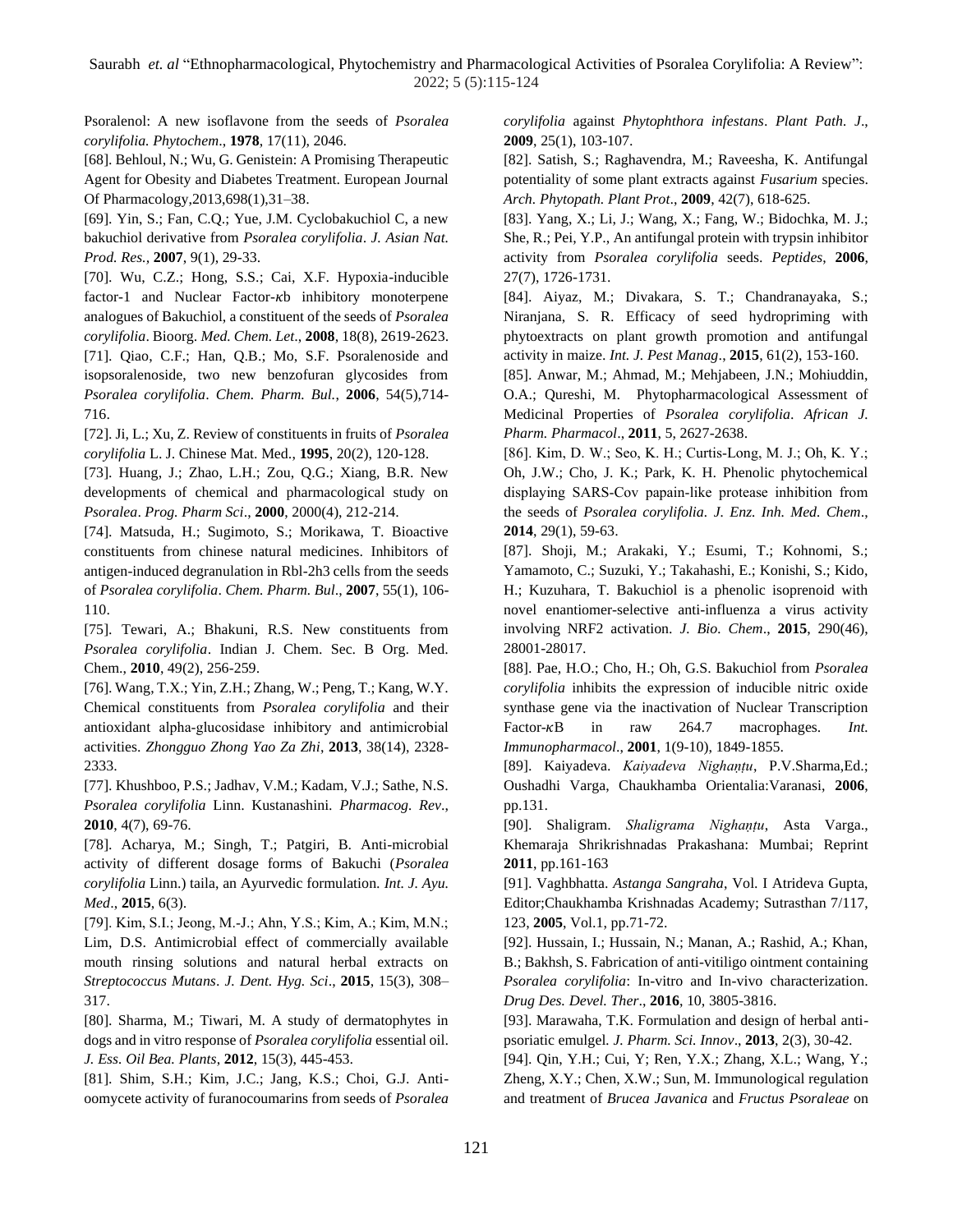rats with pneumocystis *Carinii pneumonia*. *Zhongguo Ji Sheng Chong Xue Yu Ji Sheng Chong Bing Za Zhi*., **2006**, 24(1), 59-62.

[95]. Latha, P.G.; Evans, D.A.; Panikkar, K.R.; Jayavardhanan, K.K. Immunomodulatory and antitumour properties of *Psoralea corylifolia* seeds. *Fitoterapia*, **2000**, 71(3), 223-231.

[96]. Gidwani, B.; Alaspure, R.; Duragkar, N.; Singh, V.; Rao, S. P.; Shukla, S. Evaluation of a novel herbal formulation in the treatment of eczema with *Psoralea corylifolia*. *Iranian J. Dermat*., **2010**, 13, 122-127.

[97]. Qamaruddin, A.; Parveen, N.; Khan N.U.; Singhal, K.C. Potential antifilarial activity of the leaves and seeds extracts of *Psoralea corylifolia* on cattle filarial parasite *Setaria cervi*. *J. Ethnopharmacol*., **2002**, 82(1), 23-28.

[98]. Wall, M.E.; Wani, M.C.; Manikumar, G. Plant antimutagenic agents, two flavonoids. *J. Nat. Prod*., **1988**, 51(6), 1084–1091.

[99]. Ye, J.S. Shen, L.Y.; Li, Z.G.; Cai, S.R. Antioxidative protection of water extract of *Psoralea* fruit and bakuchiol on primary rat hepatocytes. *Nutri. Sci. J*., **1997**, 22(5), 303-324.

[100]. Ye, S.M.; Ou, W.P.; Hong, X. Pharmacokinetics of fructus *Psoraleae* in bile elimination. *Trad. Chinese Drug Res. Clin. Pharmacol*., **1999**, 10(3), 162-164.

[101]. Dai, Z.; Zhao, C.; Zhou, K.; Qu, C.Q.; Hu, L.M. Effect of fructus **Psoraleae** on rats' bile secretion and contractile activity f guinea-pigs' gallbladder smooth muscle. **Strait Pharm. J***.*, **2009**, 22(4), 37-38.

[102]. Cho, H.; Jun, J.Y.; Song, E.K.; Kang, K.H.; Baek, H.Y.; Ko, Y.S.; Kim, Y.C. Bakuchiol: a hepatoprotective compound of Psoralea corylifolia on tacrine-induced cytotoxicity in Hep G2 cells. *Planta Med*., **2001**, 67(8), 750-751.

[103]. Liu, X.; Nam, J.W.; Song, Y.S.; Viswanath, A.N.; Pae, A.N.; Kil, Y.S.; Kim, H.D.; Park, J.H.; Seo, E.K.; Chang, M. Psoralidin, a coumestan analogue, as a novel potent estrogen receptor signaling molecule isolated from *Psoralea corylifolia*. *Bioorg. Med. Chem. Lett*., **2014**, 24(5), 1403- 1406.

[104]. Tsai, W.J.; Hsin, W.C.; Chen, C.C. Anti-platlet flavonoids from seeds of *Psoralea corylifolia*. *J. Nat. Prod*., **1996**, 59(7), 671-672.

[105]. Wang, Y.; Hong, C.; Zhou, C.; Xu, D.; Qu, H.B. Screening antitumour compounds psoralen and isopsoralen from *Psoralea corylifolia* L. Seeds. *Evidence-Based Compl. Alt. Med.*, **2011**, 363052.

[106]. Chen, Z.; Jin, K.; Gao, L.; Lou, G.; Jin, Y.; Yu, Y.; Lou, Y. Anti-tumor effects of bakuchiol, an analogue of resveratrol, on human lung adenocarcinoma A549 cell line. *Eur. J. Pharmacol*., **2010**, 643(2-3), 170-179.

[107]. Yang, Y.; Paik, J. H.; Cho, D.; Cho, J.A.; Kim, C.W. Resveratrol induces the suppression of tumor-derived CD4+CD25+ regulatory T cells. *Int. Immunopharmacol*., **2008**, 8(4), 542-547.

[108]. Zhou, W.Q.; Zhang, W.G.; Chen, K.Y. Advances in integrative medicine geriatrics. *J. Shandong Univ. Trad. Chinese Med*., **1983**, 7(3), 45-49.

[109]. Chai, G.Z.; Li, G.H.; Guo, Y.X. The effection of *Psoralea corylifolia*, *Agrjmonia pijosa* on cysticercosis invitro. *Acta Chinese Med. Pharmacol*., **1991**, 1991(3), 52-53.

[110]. Kim, Y.C.; Oh, H.; Kim, B.S.; Kang, T.H.; Ko, E.K.; Han, Y.M.; Kim, B.Y.; Ahn, J.S. In vitro protein tyrosine phosphatase 1B inhibitory phenols from the seeds of *Psoralea corylifolia*. *Planta Med*., **2005**, 71(1), 87-89.

[111]. Choi, J.H.; Rho, M.C.; Lee, S.W.; Choi, J.N.; Kim, K.; Song, G.Y.; Kim, Y.K. Bavachin and isobavachalcone, acylcoenzyme A: cholesterol acyltransferase inhibitors from *Psoralea corylifolia*. *Arch. Pharm. Res*., **2008**, 31(11), 1419- 1423.

[112]. Yu, W.X.; Li, W.Y.; Li, H.Y.; Han, L.; Chen, W.L.; Deng, S.G. Effects of total coumarin on cGMP/cGMP of asthmatic rats. *Res. Pract. Chinese Med*., **2006**, 20(5), 27-29. [113]. Choi, Y.H.; Yon, G.H.; Hong, K.S.; Yoo, D.S.; Choi, C.W.; Park, W.K.; Kong, J.Y.; Kim, Y.S.; Ryu, S.Y. In Vitro Bace-1 Inhibitory Phenolic Components from the Seeds of *Psoralea corylifolia*. *Planta Med*., **2008**, 74(11), 1405-1408.

**How to cite this article:** Singh S, Agrawal A, Ethnopharmacological, Phytochemistry And Pharmacological Activities Of Psoralea Corylifolia: A Review" IRJAY.[online]2022;5(5);115-124. Available from: [https://irjay.com](https://irjay.com/) DOI link- https://doi.org/10.47223/IRJAY.2022.5518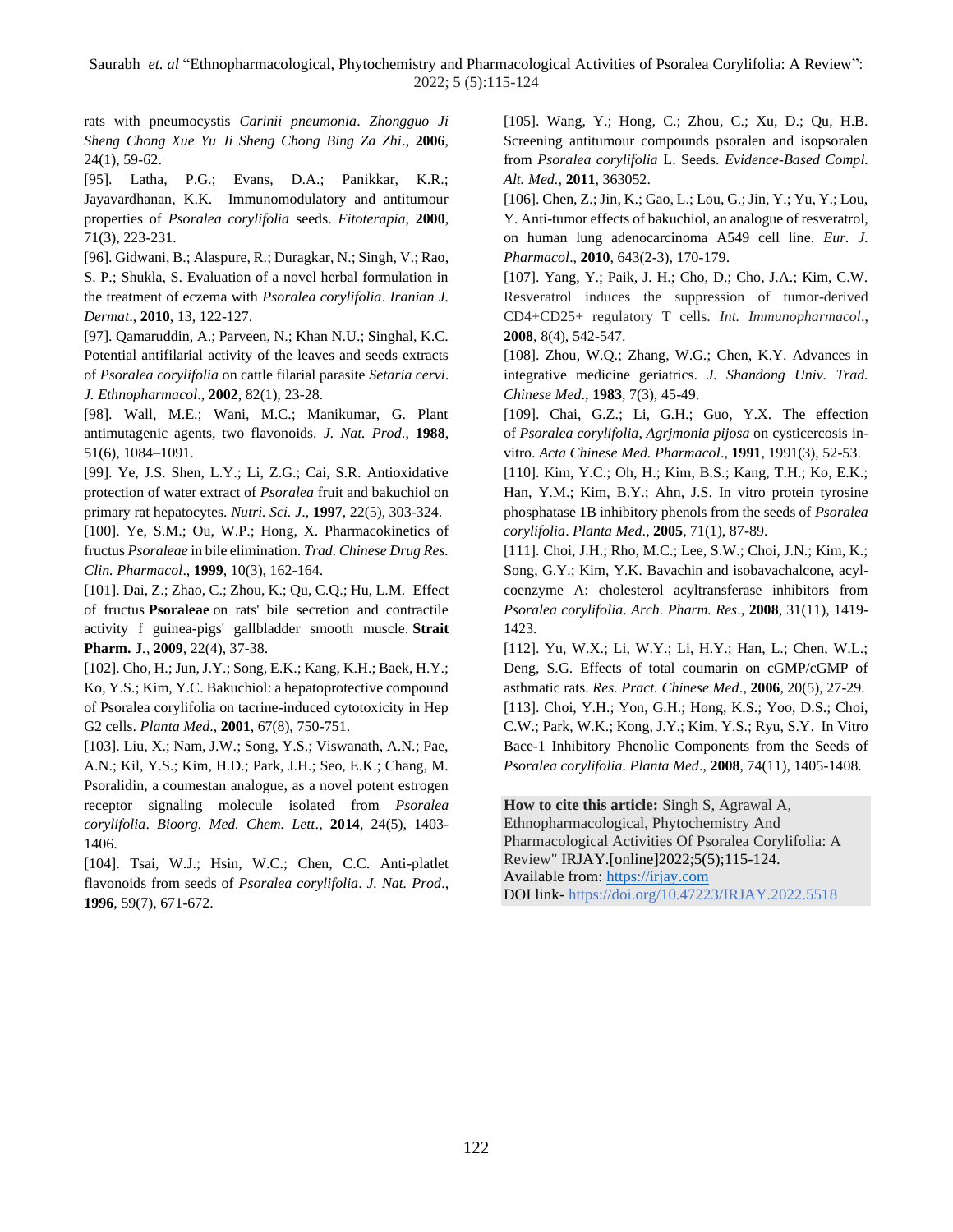| S.no.            | <b>Chemical Name</b>                    | <b>Chemical Nature</b> | <b>References</b> |
|------------------|-----------------------------------------|------------------------|-------------------|
| 1.               | Coryfolin                               | Flavonoids             | 68                |
| 2.               | Psoralen                                | Furocoumarins          | 33                |
| 3.               | Isopsoralen                             | Furocoumarins          | 33-34             |
| 4.               | Neo-psoralen                            | Coumarins              | $33 - 35$         |
| 5.               | Corylin                                 | Flavonoids             | 33                |
| $\overline{6}$ . | Psoralidin                              | Coumarins              | 33                |
| 7.               | <b>Bakuchiol</b>                        | Phenol                 | 34, 36-38         |
| 8.               | Bavachin                                | Flavonoids             | 39                |
| 9.               | Isobavachin                             | Flavonoids             | 37, 40            |
| 10.              | Sophoracoumestan A                      | Coumarins              | $\overline{43}$   |
| 11.              | Bavachalcone                            | Flavonoids             | 40, 58-59         |
| 12.              | Genistein                               | Isoflavone             | 41, 44            |
| 13.              | Biochanin A                             | Isoflavonoids          | $\overline{44}$   |
| 14.              | Dadzin                                  | Isoflavonoids          | 43                |
| 15.              | Dadzein                                 | Isoflavonoids          | 42, 44            |
| 16.              | Bakuisoflavone                          | Flavonoids             | 47                |
| 17.              | Bavachinone b                           | Flavonoids             | 48                |
| 18.              | Bavacoumestan C                         | Flavonoids             | 48                |
| 19.              | Neobavaisoflavone                       | Flavonoids             | 42, 45-46, 55     |
| 20.              | Bakuflavanone                           | Flavone                | 47                |
| 21.              | Corylifols                              | Flavonoids             | 49                |
| 22.              | Corylifol A                             | Flavonoids             | 50                |
| 23.              | Corylifol B                             | Flavonoids             | $\overline{50}$   |
| 24.              | Corylifol C                             | Flavonoids             | 51                |
| 25.              | Corylifol D                             | Flavonoids             | $52 - 53$         |
| 26.              | Corylifol E                             | Flavonoids             | $52 - 53$         |
| 27.              | Aryl coumarin                           | Coumarin               | 51                |
| 28.              | Astragalin                              | Flavonoids             | 13, 55            |
| 29.              | Bavachinin                              | Flavone                | 39, 50, 55-56, 63 |
| 30.              | Bakuchicin                              | Coumarins              | 57                |
| 31.              | Corylifolinin                           | Chalcone               | 55,60             |
| 32.              | Dihydroxy coumestan                     | Terpene                | $61 - 62$         |
| 33.              | Hydroxy bukuchiol                       | Monoterpene            | 63                |
| 34.              | Isobavachalcone                         | Chalcone               | 56, 64            |
| 35.              | Psoracoumestan                          | Coumestans             | 51                |
| 36.              | Xanthoangelol                           | Chalcone               | 51                |
| 37.              | Psoracorylifol D                        | Flavonoids             | 63                |
| 38.              | Psorachalcones A                        | Chalcones              | 65-66             |
| 39.              | Psorelenol                              | Isoflavone             | 67                |
| 40.              | Psorelenol methyl ether                 | Isoflavone             | 67                |
| 41.              | Psorelenol monomethyl ether monoacetate | Isoflavone             | 67                |
| 42.              | Psorelenol diacetate                    | Isoflavone             | 67                |

**Table.1** Different phytochemical constituents reported from the plant *P. corylifolia*